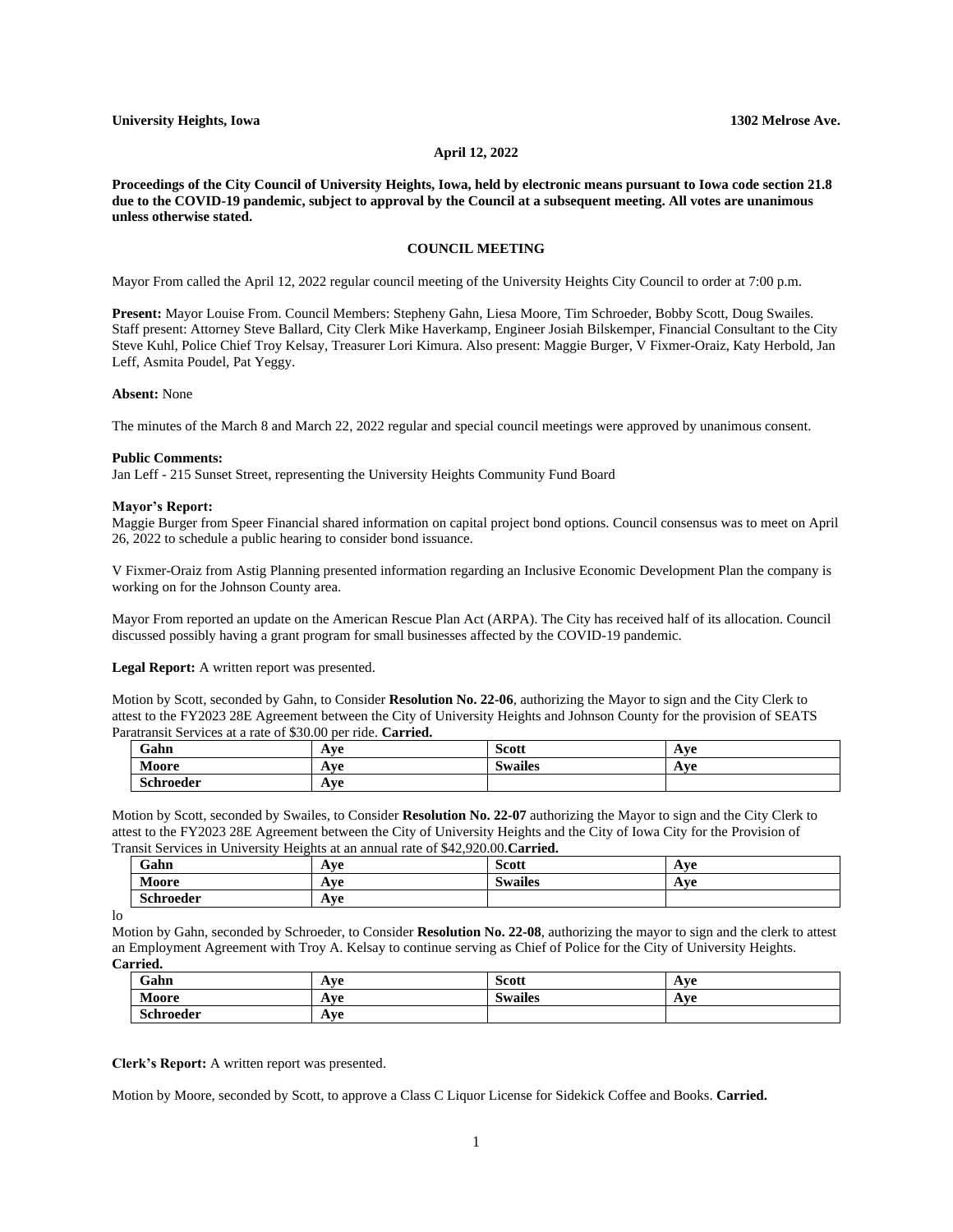**Treasurer's Report:** A written report was presented. All bills were approved for payment by **unanimous consent**.

| <b>NAME</b>                         | <b>March 9- April 12, 2022</b><br><b>MEMO</b>           | <b>AMOUNT</b> |
|-------------------------------------|---------------------------------------------------------|---------------|
| City of Iowa City                   | bus, fuel, library, animal, billing services            | $-17,143.62$  |
| <b>RevoPay</b>                      | monthly active merchant fee                             | $-10.00$      |
| Akers, Christopher M                | bi-weekly officer paycheck                              | $-1,728.21$   |
| Brinkema, Brian E                   | bi-weekly officer paycheck                              | $-1,653.89$   |
| Cox, Nicholas J                     | bi-weekly officer paycheck                              | $-247.41$     |
| Dahm, Ryan J                        | bi-weekly officer paycheck                              | $-180.57$     |
| Macke, Matthew C                    | bi-weekly officer paycheck                              | $-1,614.15$   |
| Tucker, Darryl J                    | bi-weekly officer paycheck                              | $-1,928.18$   |
| Kelsay, Troy A                      | bi-weekly officer paycheck                              | $-2,458.09$   |
| Plate, Harold, M                    | bi-weekly crossing guard paycheck                       | $-194.54$     |
| MidAmerican Energy                  | <b>OUP Community Center/Offices gas/electricity</b>     | $-383.41$     |
| Goerdt, Terence J                   | monthly building inspector paycheck                     | $-948.18$     |
| Haverkamp, Michael J                | monthly city clerk paycheck                             | $-526.38$     |
| Kimura, Lori D.                     | monthly treasurer paycheck                              | $-325.34$     |
| Jensen, Brian A                     | monthly rental inspector paycheck                       | $-772.60$     |
| From, Louise A.                     | quarterly mayoral paycheck                              | $-454.13$     |
| Moore, Liesa K                      | quarterly council paycheck                              | $-184.70$     |
| Swailes, Douglas J                  | quarterly council paycheck                              | $-184.70$     |
| Brinkema, Brian E                   | bi-weekly officer paycheck                              | $-2,560.33$   |
| Dahm, Ryan J                        | bi-weekly officer paycheck                              | $-225.06$     |
| Tucker, Darryl J                    | bi-weekly officer paycheck                              | $-2,299.58$   |
| Akers, Christopher M                | bi-weekly officer paycheck                              | $-1,728.21$   |
| Kelsay, Troy A                      | bi-weekly officer paycheck                              | $-2,458.11$   |
| Macke, Matthew C                    | bi-weekly officer paycheck                              | $-1,614.14$   |
| Plate, Harold, M                    | bi-weekly crossing guard paycheck                       | $-124.08$     |
| Paul J. Moore, Melrose Avenue Bldg  | garage rent automatic payment                           | $-50.00$      |
| Mediacom                            | online service 3/21/22-4/20/22                          | $-399.95$     |
| CenturyLink                         | telephone service for April                             | $-106.32$     |
| AT&T Mobility                       | wireless service for police cars 2/20/22-3/19/22        | $-288.89$     |
| Steven J Kuhl                       | accounting services 12/27/21-3/25/22                    | $-2,045.00$   |
| <b>US</b> Cellular                  | wireless data/internet service for car computer         | $-83.90$      |
| <b>Iowa Law Enforcement Academy</b> | evaluation of MMPI for Schmerback                       | $-150.00$     |
| TAC10                               | annual TAC10 maintenance renewal                        | $-3,892.00$   |
| Iowa League of Cities               | policy leaders/clerk handbooks                          | $-320.00$     |
| <b>VISA</b>                         | carwash, gsuite, grasshopper, microsoft 365, notary fee | $-503.58$     |
| <b>OUP South Condo Assoc</b>        | monthly association dues                                | $-433.58$     |
| Shive Hattery                       | engineering services 2/26/2022-4/1/2022                 | $-2,941.20$   |
| Leff Law Firm, L.L.P.               | March legal services                                    | $-7,175.00$   |

**Warrants**